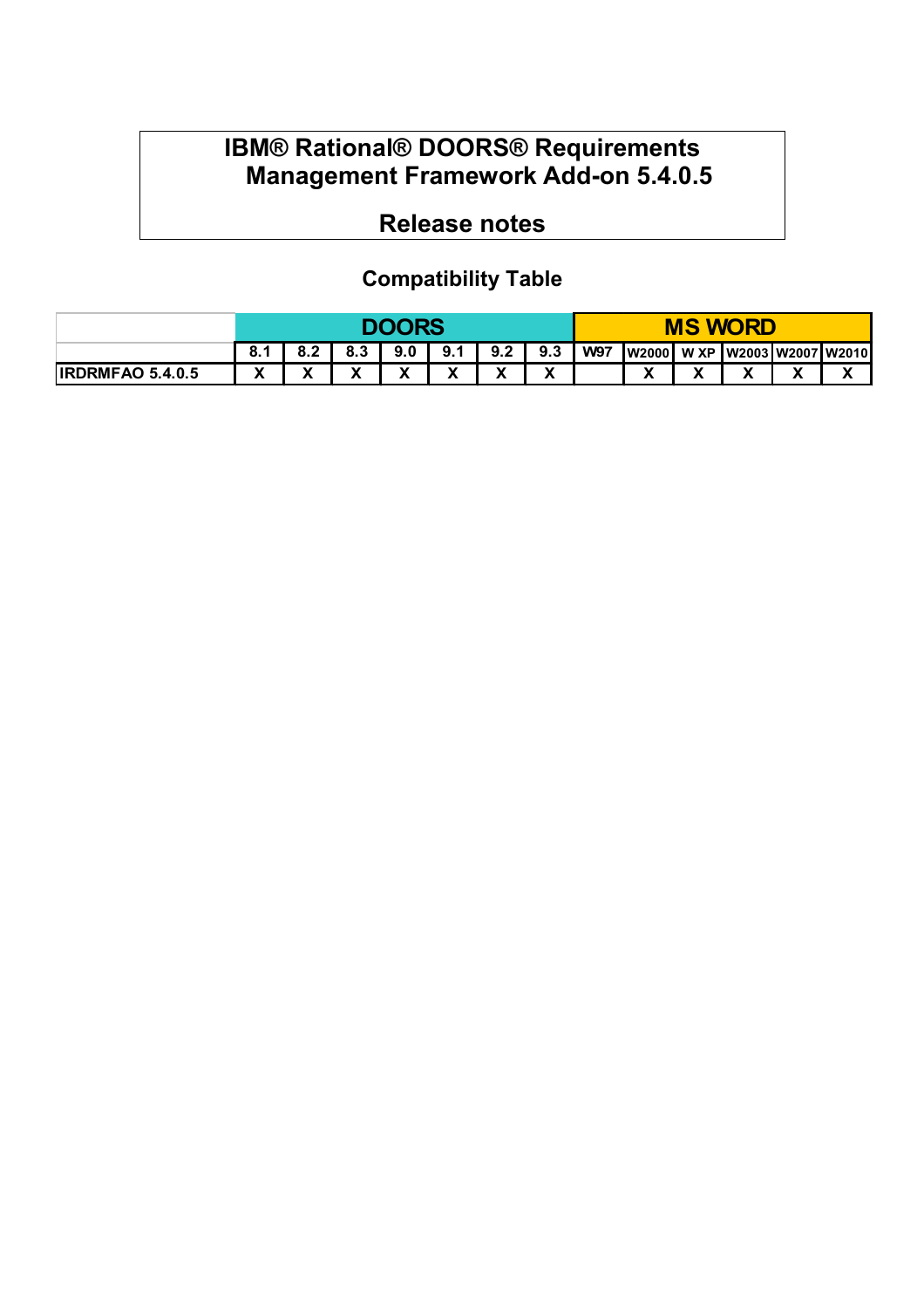### *IBM® Rational® DOORS® Requirements Management Framework Add-on 5.4.0.5*

April, 22nd 2011

Some previous versions of this product were delivered by Telelogic as a PS Asset named DOORS T-REK. Any installed version of DOORS T-REK must be uninstalled before installing IBM® Rational® DOORS® Requirements

Management Framework Add-on.

In case of usage of the RCM component of DOORS T-REK, inactivate all RCM triggers before the uninstallation of DOORS T-REK.

The FLEXLM feature required to execute IRDRMFAO is different from the DOORS T-REK license feature. The new feature name is now IRDRMFAO and no more DTREK.

### **Compatibility**

- This version is compatible with DOORS 8.1, DOORS 8.2, DOORS 8.3, DOORS 9.0, DOORS 9.1, DOORS 9.2 and DOORS 9.3.
- Only the DOORS concepts existing in DOORS 8.1 are supported.
- The traceability views have been modified to be compatible with DOORS WEB ACCESS
- This version is compatible with Office 2000, Office XP, Office 2003, Office 2007 and Office 2010.

Because of the new encryption mechanism since DOORS 9.1, two setups are provided:

- **ratlDOORS** RequirementsFrmwork 5-4-0-5 setup81 90.exe: for DOORS 8.1, DOORS 8.2, DOORS 8.3, DOORS 9.0
- **ratlDOORS\_RequirementsFrmwork\_5-4-0-5.exe**: for DOORS 9.1, DOORS 9.2 and DOORS 9.3

### **Corrections**

| Component                                   | CR   | <b>Description</b>                                                                                                                                                    |
|---------------------------------------------|------|-----------------------------------------------------------------------------------------------------------------------------------------------------------------------|
| Compare modules<br><b>Transfer Analysis</b> | 1017 | The analysis transfer may fail to create the attribute<br>"TransferAnalysis SuspicionGenerator"                                                                       |
|                                             | 1036 | the static result attribute is set only taking into account<br>the attribute "Object Text" when using the 'hierarchical<br>comparison' algorithm                      |
|                                             | 1044 | In the transfer analysis tool, set a more verbose warning<br>message when an object has several comparison links<br>(only one is expected and the others are ignored) |
| Convert rows to                             | 890  | The script may fail if the first row has less cells than the                                                                                                          |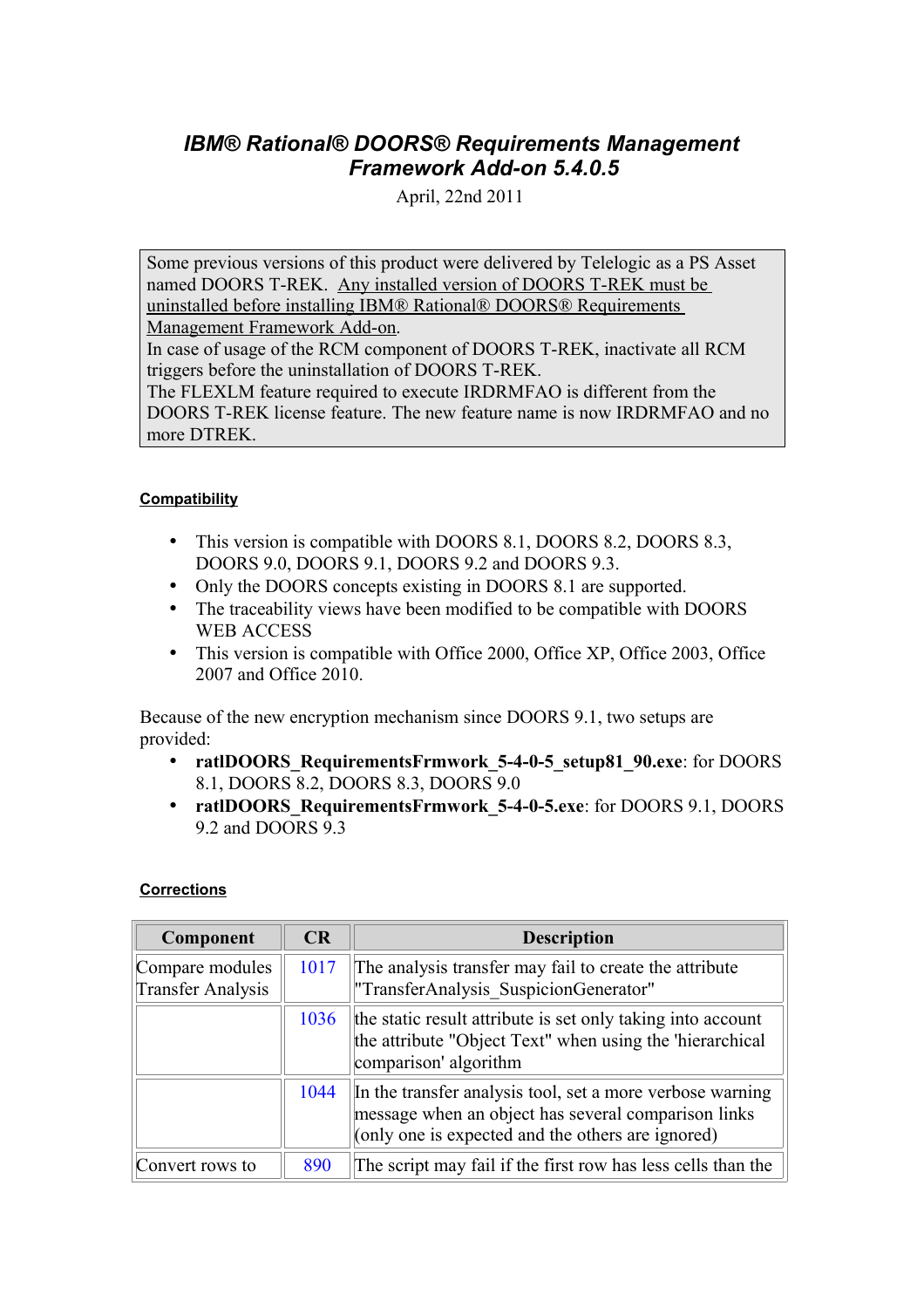| objects                    |      | other rows with an error "rowtoobj.inc: unassigned<br>array element (colMain[])                                                                                                                                        |
|----------------------------|------|------------------------------------------------------------------------------------------------------------------------------------------------------------------------------------------------------------------------|
| Create/Tag a RMF<br>module | 787  | Sometimes the template is left open                                                                                                                                                                                    |
| Dashboard                  | 1030 | the "count links" metrics can only be displayed with the<br>format "numerical". The two other types of columns<br>(percent and bargraph) should be disabled.<br>The creation of a new view is now also more intuitive. |
|                            | 1034 | a DXL error occurs while updating the metrics if the root<br>folder is the root of the database                                                                                                                        |
|                            | 1039 | the scopes of type 'fullname' are not properly processed<br>if the path searched includes a project eg "/folder<br>f/project p/module m" --> the module m is ignored                                                   |
|                            | 1040 | while updating a dashboard, some modules and folders<br>may be ignored if their equivalent objects already exist<br>but are deleted. New objects should be created instead.                                            |
| <b>DOC</b>                 | 978  | display a warning whenever the expected DOORS<br>baseline is missing (when running the "Generate"<br>Requirement History" for instance)                                                                                |
| Exchange                   | 1021 | while importing a file, objects should be moved even if<br>their universal ID is not defined in the file                                                                                                               |
|                            | 1023 | Grey out the Exchange menu if the current project is not<br>a RMF project                                                                                                                                              |
|                            | 1035 | an object should not be deleted if one of its descendant<br>should remain. Its attribute "XML Deleted" should be set<br>instead.                                                                                       |
| Explorer                   | 895  | enable to take into account the WEXP attributes and<br>types when displaying the delta between a module and<br>its template                                                                                            |
|                            | 1026 | The explorer may display an error "Can't communicate"<br>with the Graphviz COM object" when RMF is installed<br>in workstation mode                                                                                    |
|                            | 1029 | Project names ending by a blank generate errors when<br>saving a view or closing the explorer                                                                                                                          |
| Generic datamodel          | 983  | traceability columns: if several linked objects have the<br>same PUID and same absolute number then only one of<br>them is displayed                                                                                   |
| Kitchen                    | 699  | prevent the use of the script "flatten object hierarchy" in<br>shareable edit mode                                                                                                                                     |
|                            | 778  | the "Delete Rich Text" command adds spurious newlines<br>and do not preserve OLE                                                                                                                                       |
| <b>RCM</b>                 | 1013 | suspect links: display the text of the child objects of the<br>current and proposed targets                                                                                                                            |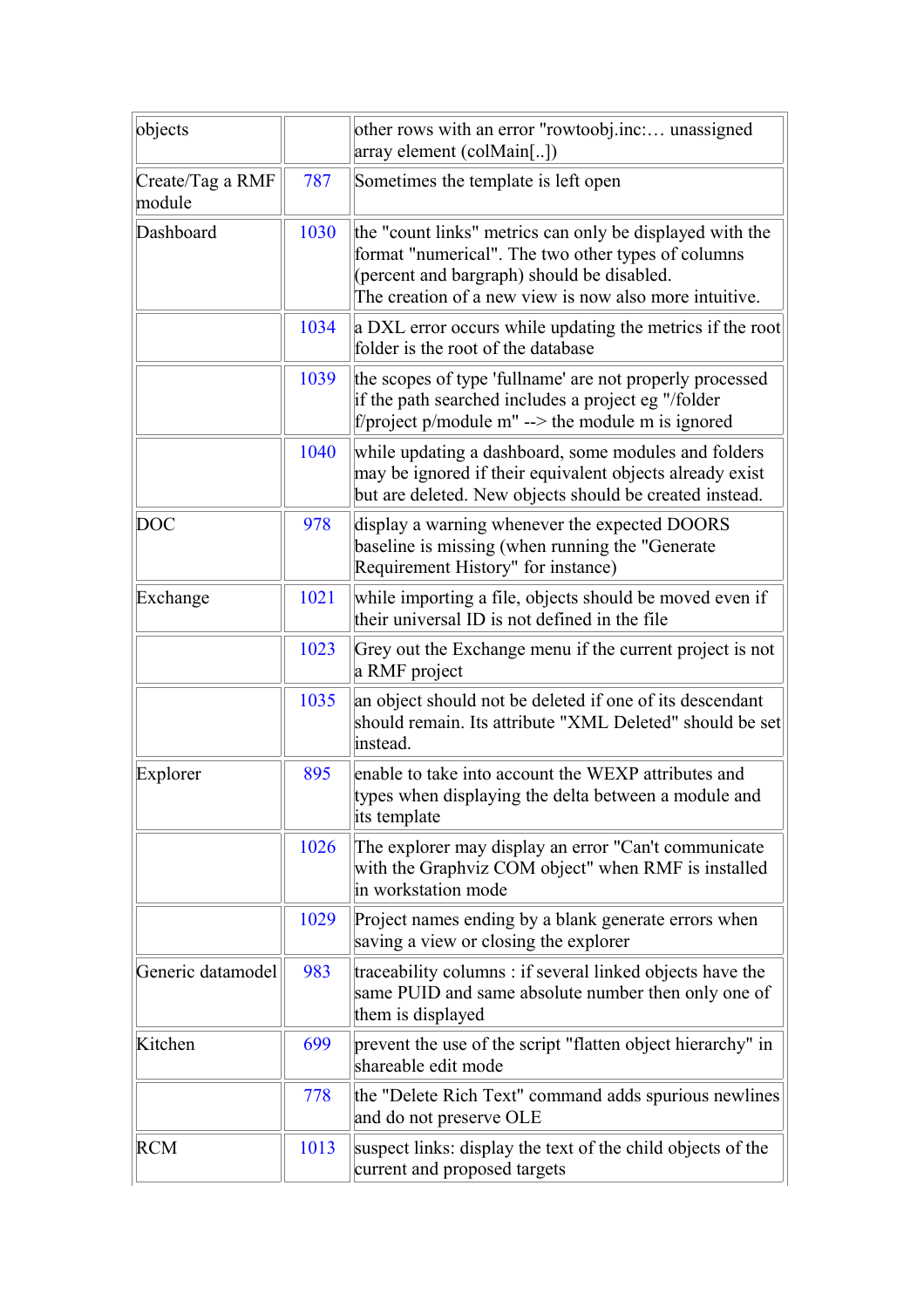|                      | 1018 | Close trigger: if the user closes a controlled module<br>while editing in place an attribute, the modification is<br>saved without confirmation message and the module is<br>closed                                                                                                                  |
|----------------------|------|------------------------------------------------------------------------------------------------------------------------------------------------------------------------------------------------------------------------------------------------------------------------------------------------------|
| <b>Renumber PUID</b> | 1041 | if a PUID does not match the expected format and is left<br>unmodifed (default "Don't modify PUID" option), then<br>the internal counter may get incremented though under<br>certain conditions                                                                                                      |
| WEXP                 | 259  | describe the limitations of the option "Use Word"<br>Revision Marks on changed objects" in the reference<br>manual                                                                                                                                                                                   |
|                      | 666  | enable to rotate the column title of a table (by appending<br>" R" to the column title in the DOORS view)                                                                                                                                                                                            |
|                      | 771  | The option 'allows table rows to break across pages' is<br>ignored when exporting inserted views in RTF                                                                                                                                                                                              |
|                      | 795  | prevent the WORD window from switching from<br>minimized to normal state and vice versa, to avoid<br>slowing down the export (only occurs with MS Word<br>(2000)                                                                                                                                     |
|                      | 897  | Inserted views should include deleted objects (currently<br>exported only if using the RTF mode)                                                                                                                                                                                                     |
|                      | 904  | in a list with bullets, a bullet should not be formatted as<br>the preceding line                                                                                                                                                                                                                    |
|                      | 926  | clarify the use of the attribute "WEXP File Name" to<br>include sub-documents in the WEXP manual                                                                                                                                                                                                     |
|                      | 975  | Clarify the WEXP manual about the extraction of UML<br>diagrams: the interface with the modeling tool has to be<br>implemented. Only the old versions of Rhapsody are<br>natively supported                                                                                                          |
|                      | 1007 | WEXP does not export the text " $A = B \ll 5$ and $C >> 2$ "<br>correctly, it renders " $A = B 2$ " except if the usercallout<br>"usercallout executePostProcessModAttrs" is modified<br>to return false (in the file wexp/include/usercallouts.inc)                                                 |
|                      | 1009 | the text exported using object templates may be<br>truncated (if it contains line breaks and the option "Treat"<br>line breaks in Object Text as new paragraphs" is not<br>equal to "Always")                                                                                                        |
|                      | 1014 | the references to module attributes < <attr>&gt;located in<br/>headers or footers are not correctly processed if the<br/>option "Do not strip unsupported RTF markers before<br/>copy/paste" is ON and the option "Treat line breaks in<br/>Object Text as new para" is not equal to "Always"</attr> |
|                      | 1015 | MS Word may hang when processing an inserted view in<br>RTF format if the option "Do not strip unsupported RTF                                                                                                                                                                                       |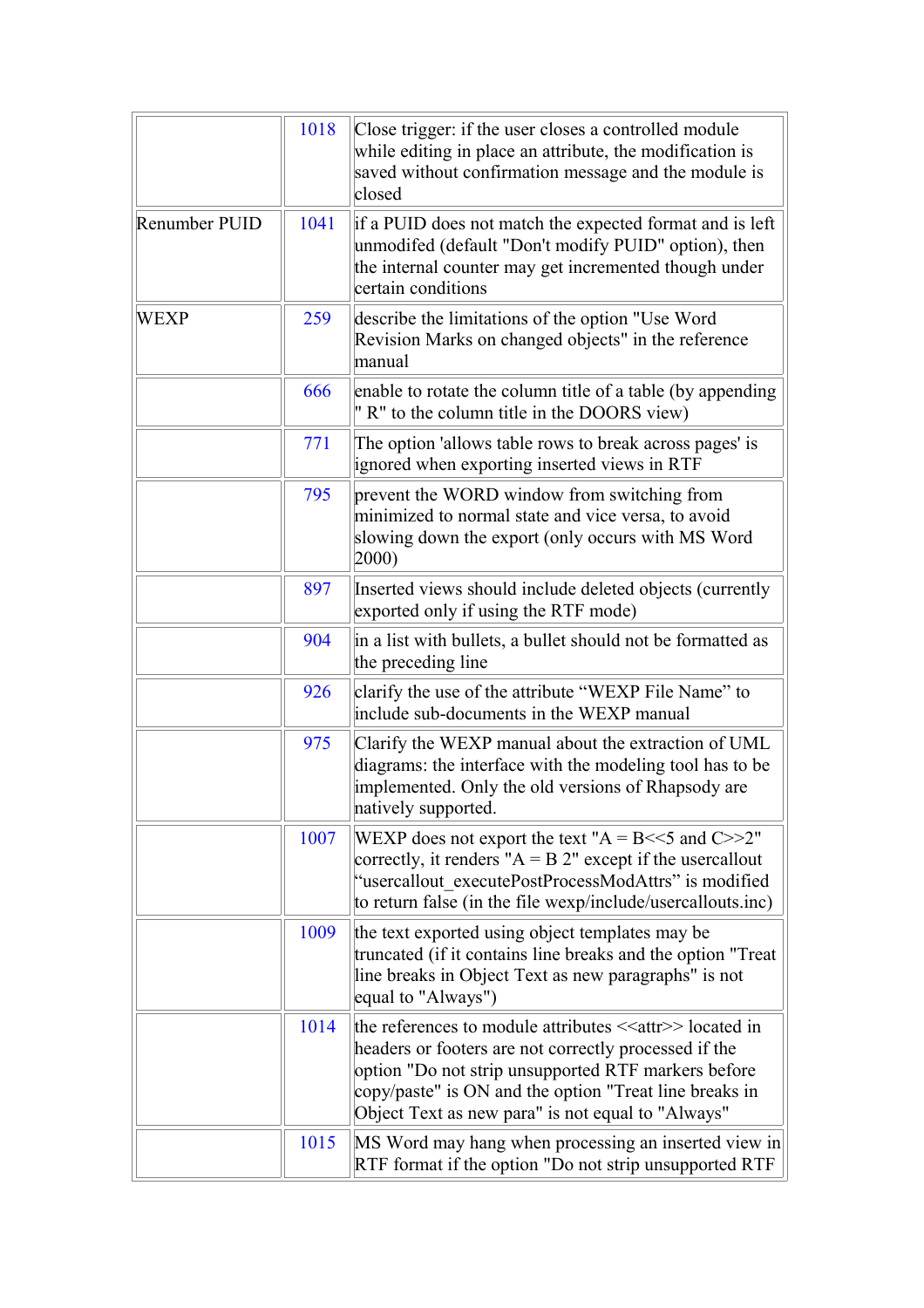|                  |      | markers before copy/paste" is enabled                                                                                                                                                                                                               |
|------------------|------|-----------------------------------------------------------------------------------------------------------------------------------------------------------------------------------------------------------------------------------------------------|
|                  | 1024 | ability to define the style for isolated OLE in the<br>attribute Paragraph style                                                                                                                                                                    |
|                  | 1027 | "WEXP traceability view" backward compatibility : the<br>last separator (the fifth colon) should not be mandatory                                                                                                                                   |
|                  | 1037 | do not display an error message when starting WEXP<br>from a module that does not belong to a RMF project                                                                                                                                           |
| Word macros file | 767  | Heading numbers are always removed even when the<br>option "Remove heading numbers" is off<br>Rename this option "Record heading numbers" which is<br>ON shall record the heading numbers into the object<br>attribute "IE Original Heading number" |
|                  | 930  | if the target module already exists, the "Module"<br>description" field is active and accept input, but though<br>the description input is subsequently discarded                                                                                   |
|                  | 931  | the boolean values of the user defined properties shall<br>not be recorded in the regional language but in English                                                                                                                                  |
|                  | 1012 | sign the macros contained in the file "irdrmfao.dot" so<br>that the macro security level can be set to High                                                                                                                                         |
|                  | 1045 | Extra characters may be displayed at the beginning of the<br>"current DOORS path" field when using DOORS 9.3<br>with regional settings different from English                                                                                       |

### **Known limitations**

- Explorer
	- o The explorer is not able to manage a RMF project with too many items inside. The display of projects with more than 500 items will take too many time and memory resources. To cope with this limitation in the context of big projects, you should use the Scope concept to limit the size of the Explorer database, according to the part of the project you want to display.
	- o The object graph view may need a large amount of memory and time resources to be processed. You should use this feature only after having filtered the visible items to limit the number of objects to process.
- **Exchange** 
	- o The XML format processing used by Exchange is not very efficient because of the use of DXL script programming and not compiled code. The import operation may take a lot of time and memory resources to process the dataset. For example, the processing of 5000 objects to import will take several hours.